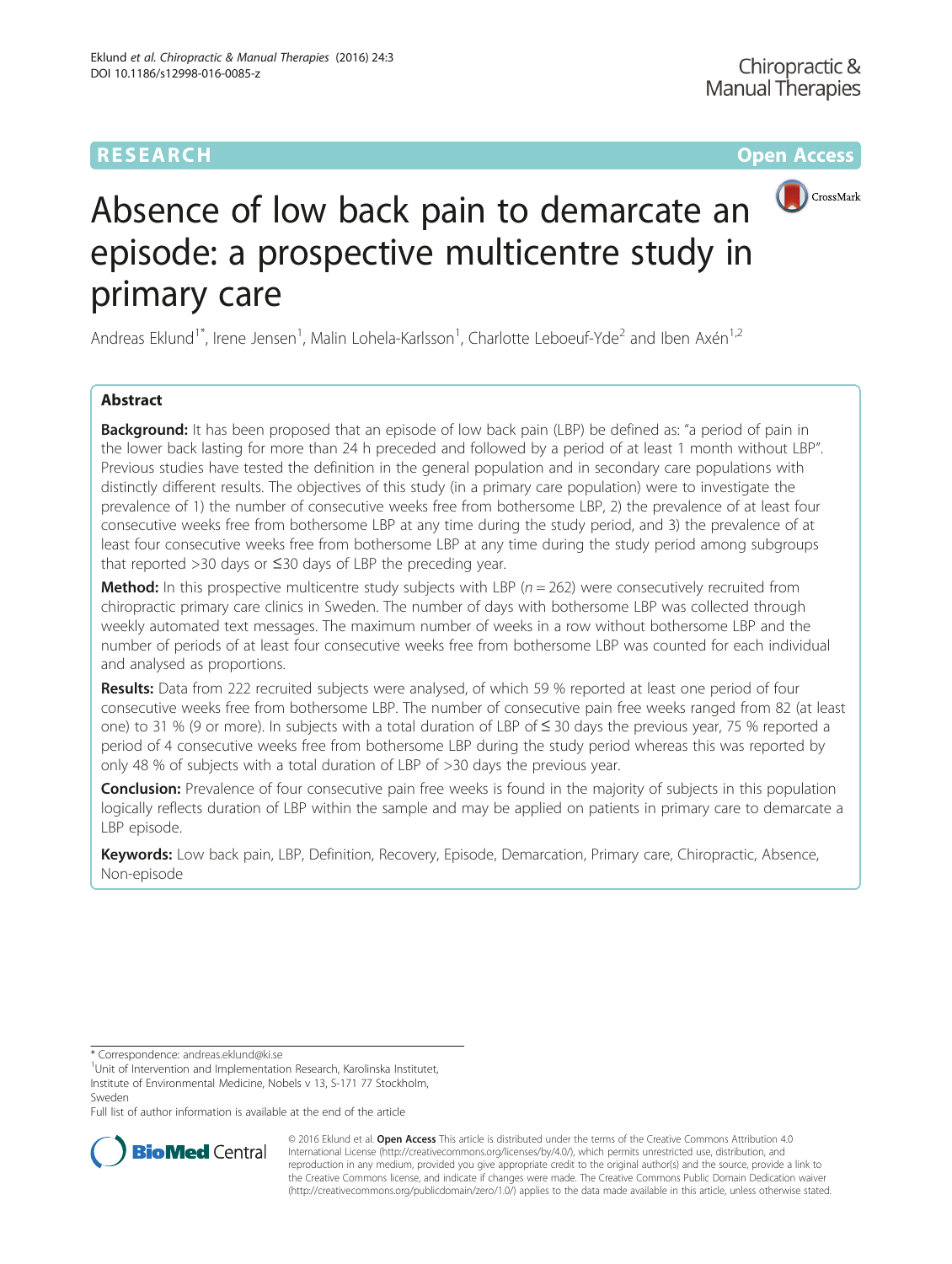#### Background

Low back pain (LBP) is a prevalent condition [\[1](#page-5-0), [2](#page-5-0)] often with an intermittent course [\[3, 4](#page-5-0)] with episodic flare-ups [[5, 6\]](#page-5-0) and periods without pain [\[7](#page-5-0), [8\]](#page-5-0). A definition of what constitutes an episode of LBP is fundamental for the study of new episodes, risk factors, resolution, persistence and recurrence [\[9](#page-5-0)]. To specify when one episode ends and a new one begins, a period free from pain (in previous research described as a "non-episode" [[7, 8\]](#page-5-0)) is required. Recovery is a term that may be used to demarcate such a period with absence of pain following or preceding an episode of LBP. However, there is no evidence-based definition of recovery [[10\]](#page-5-0) to date. Such a definition would aid in the exploration of pain trajectories to subgroup individuals and possibly tailor interventions accordingly.

De Vet et al. [[9](#page-5-0)] proposed a definition of an episode of LBP based on an extensive literature search and group discussions with researchers and clinicians. They proposed that an episode of LBP be defined as: "a period of pain in the lower back lasting for more than 24 h preceded and followed by a period of at least 1 month without LBP". In a recent [[11\]](#page-5-0) modified Delphi approach, it was agreed to incorporate de Vet's definition into the consensus definition of recovery.

Leboeuf-Yde et al. [\[7](#page-5-0)] investigated if part of de Vet's proposed definition, namely "at least 1 month without LBP" was applicable in two populations of LBP patients from secondary care. Using weekly data, the prevalence of periods of at least four consecutive weeks free from bothersome LBP was determined. It was found that only 18 and 20 % of the patients reported at least one period of a minimum of four consecutive weeks free from bothersome LBP during the 1-year study period.

Leboeuf-Yde et al. proposed that a relationship could exist between duration of pain and the absence of pain. Thus, one would expect patients with LBP of shorter duration to have longer consecutive pain free periods compared to patients with LBP of longer duration. The above described method was thus repeated in a sample from the general population and the prevalence of at least 4 consecutive weeks free from bothersome LBP was, as expected, found to be much higher, 83 %, during the 1-year study period [[8\]](#page-5-0). The authors concluded that it would be possible to use 1 month of absence of bothersome LBP as a measure in order to study the occurrence of episodes in the general population. Whether the definition is applicable in a primary care population has not been tested, and doing so could reveal if it can be used as a demarcation of an episode. A logical relationship between the prevalence of four consecutive pain free weeks and duration of LBP would be expected.

The use of text messages is a novel and promising data collection method [[12\]](#page-5-0) for clinical research, as most

people have a mobile phone and carry it with them at all times. This enables repeated and frequent measures without recall bias. Text messages have been used in many different settings in the investigation of diseases [\[7](#page-5-0), [8](#page-5-0), [12](#page-5-0)] and behaviours [\[13, 14](#page-5-0)]. Further, this type of data allow for an in depth analysis of the fluctuation of pain.

This study utilizes weekly text message data [\[12, 15](#page-5-0)] and replicates the method from the previous studies [[7](#page-5-0), [8](#page-5-0)]. The aim is to investigate the applicability of de Vet et al.'s [[9\]](#page-5-0) definition (as a demarcation of an episode of LBP) in a primary care population by estimating prevalence of 4 consecutive weeks free from bothersome pain during the study period.

#### Methods

#### Design

The data for this prospective multicentre study with a 6 month follow up period were collected in Sweden between May 2008 and June 2009 [\[12](#page-5-0)] with the primary aim of describing the clinical course of LBP. This report is based on a secondary analysis of those data. To effectively recruit patients, chiropractic clinics were chosen as LBP is the most common condition treated by chiropractors in Sweden [\[16\]](#page-5-0). Thirty-five chiropractors recruited up to 10 consecutive LBP patients each. To ensure sufficient academic and clinical standards, only members from the Swedish Chiropractic Association (SCA) were invited. The involved clinicians were representative of SCA's members in terms of age, sex, years in practice and have a geographical spread across Sweden with the highest densities around the major cities (Stockholm, Göteborg and Malmö) [\[12](#page-5-0)] .

#### **Objectives**

The objectives were to study the six months prevalence of:

- 1) The number of consecutive weeks free from bothersome LBP.
- 2) At least 4 consecutive weeks free from bothersome LBP at any time during the study period.
- 3) At least 4 consecutive weeks free from bothersome LBP at any time during the study period among subgroups that reported having had altogether >30 days or ≤30 days of LBP the preceding year.

We hypothesised our population to reflect that subjects with a previous history of longer LBP duration (>30 days of LBP the preceding year) would report fewer consecutive pain-free weeks as compared to those with a previous history of shorter duration of their LBP (≤30 days of LBP the preceding year).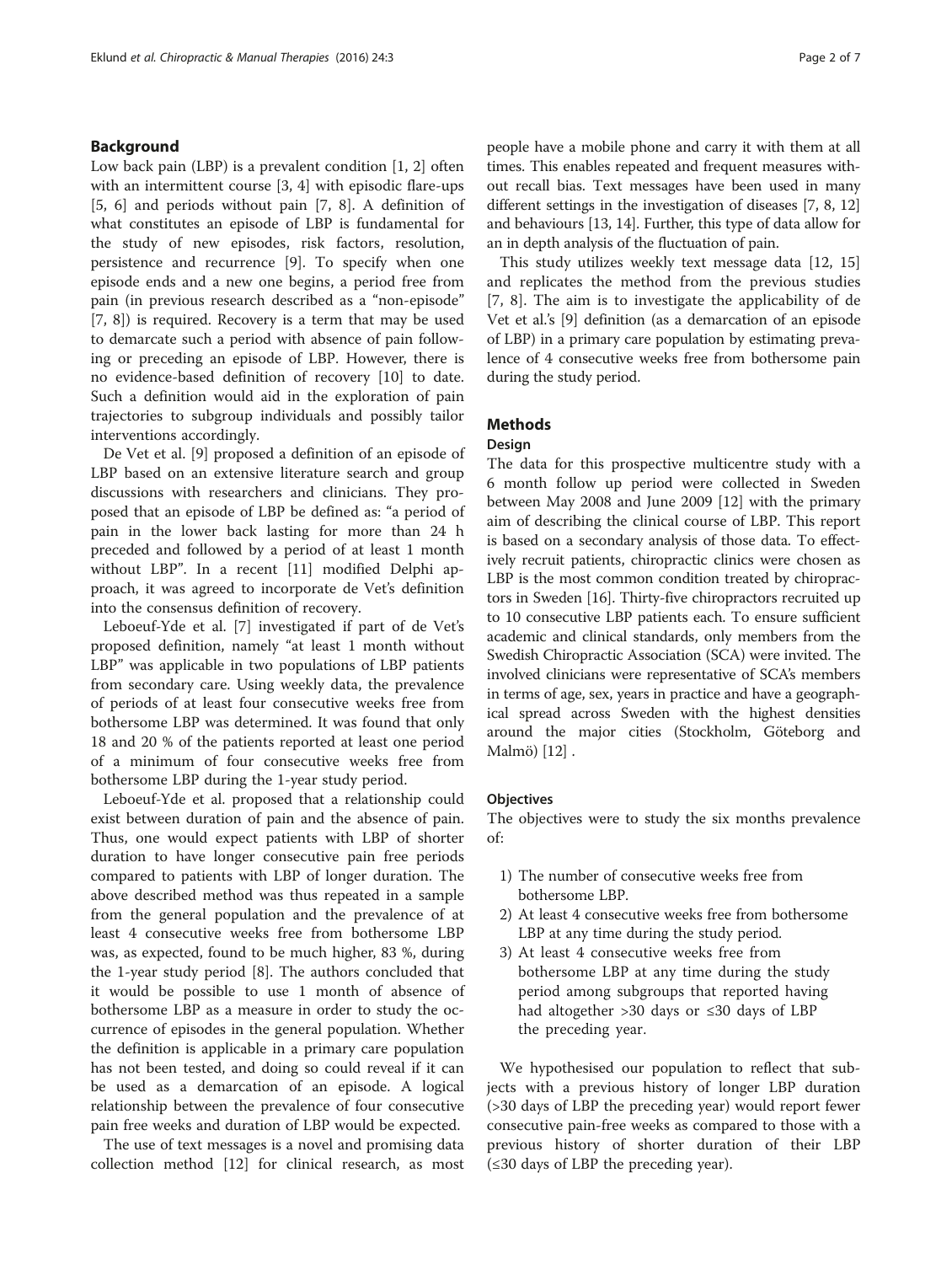#### Subjects and data

Subjects were recruited when they sought chiropractic care for non-specific LBP with or without leg pain. Participants were of working age and were excluded if pregnant, unable to understand Swedish, did not have a mobile phone, or were unable to send text messages from their mobile phones. Patients that had been under chiropractic care during the previous 3 months were also excluded as were those with specific LBP (i.e., where pathology was suspected or present). After receiving information about the study and signing informed consent forms, the study subjects filled in a baseline questionnaire with information on sex, age and occupation, as well as area, intensity, duration and frequency of the LBP. Treatment content was decided by the individual chiropractor and not regulated by the research protocol. To minimize the burden on the participating clinicians, data on screened but ineligible subjects were not collected. The data from this study is a secondary analysis of a convenience sample collected during 2008 (reported 2012). The recruitment and data collection process have been described in detail in a previous publication [[12](#page-5-0)].

#### Text messages

SMS-Track® is a web-based system designed specifically for research to enable frequent data collection using text messages [\[15](#page-5-0)]. Previous studies have shown this to be an inexpensive method [\[17](#page-5-0)] that yields high response rates [[12, 18\]](#page-5-0), and good compliance. Compliance is not affected by age, sex or season [\[12\]](#page-5-0). The system uses a web-based interface, which can be accessed in real time to monitor compliance.

#### **Measurements**

The term "bothersomeness" has been used in previous studies as a measurement for the impact of pain [\[19](#page-5-0)–[21](#page-6-0)]. The term has been shown to correlate well with self-rated health [[22](#page-6-0)], pain intensity [\[18](#page-5-0)], disability, psychological health (anxiety, depression), prediction of future work absence and healthcare consultations [\[23](#page-6-0)], and has been suggested as a standard outcome measure in LBP research [[21](#page-6-0)]. Choosing this term further aligns with the biopsychosocial model of care [[24](#page-6-0), [25\]](#page-6-0).

During the 6-month study period the subjects were monitored with a weekly text message asking: "How many days this previous week has your low back pain been bothersome?" (requiring an answer between 0 and 7, sent in a reply text message). The weekly data were used in this study to examine the definition of episode with regard to absence of bothersome LBP. To elicit information regarding previous duration, the study subjects were asked as part of the baseline questionnaire to state if they had experienced more or less than 30 days of pain during the past year. Previous research [\[26\]](#page-6-0) has found this classification of duration to have prognostic value, as it predicts treatment outcome for chiropractic patients with LBP [\[26](#page-6-0)]. This classification has been used in number of studies [[12, 18,](#page-5-0) [27](#page-6-0)–[29\]](#page-6-0) to subgroup LBP patients. Three possible answer categories were available in this study;  $\leq 30$  days;  $> 30$  days intermittently; >30 days with more or less daily pain. For the purpose of this study, the two latter choices were collapsed into one category.

#### Ethical considerations

Participation was voluntary and all participants received information regarding the study and signed informed consent forms. Ethics approval was granted by the ethics committee at Karolinska Institutet, 2007/ 1458-31/4.

#### Data analysis

The number of consecutive weeks free from LBP was counted using a programmed bespoke syntax in SPSS v20 (available from the authors upon request). To conform to one of the previous studies [[7](#page-5-0)] only subjects who replied to the weekly text messages at least 50 % of the time were included to ensure reliable estimates. Missing cells were considered to be weeks with LBP in the main analysis (as in one of the previous studies [[8\]](#page-5-0)) in order to avoid overestimation of the presence of consecutive weeks free from LBP. To assess the possible bias due to the imputation method, a sensitivity analysis to illustrate best case scenario was performed where the missing data were considered to be weeks free from LBP.

To investigate the applicability of de Vet et al.'s definition of LBP episodes, three main data analyses were performed with regard to the absence of LBP over 6 months: 1) The maximum number of consecutive weeks free from LBP, 2) the prevalence of at least four consecutive weeks free from LBP at any time during the study period, and 3) the same analyses among the subpopulations that reported either >30 or ≤30 days of LBP the previous year.

The data are reported as percentages with 95 % confidence intervals.

#### Results

A total of 262 subjects agreed to participate in the study but 18 (7 %) dropped out. Twenty-two subjects (8 %) replied to less than 50 % of the weekly text messages were excluded from the analyses. Overall the response rate was high and in the final dataset, 222 subjects were included (85 % of the source population providing 5772 data points) with a total of 654 (11 %) missing weekly data points. During week 1 and 26 there were 7 % (16 data points) and 15 % (33 data points) missing data respectively. Descriptive data of the study population are summarized in Table [1](#page-3-0).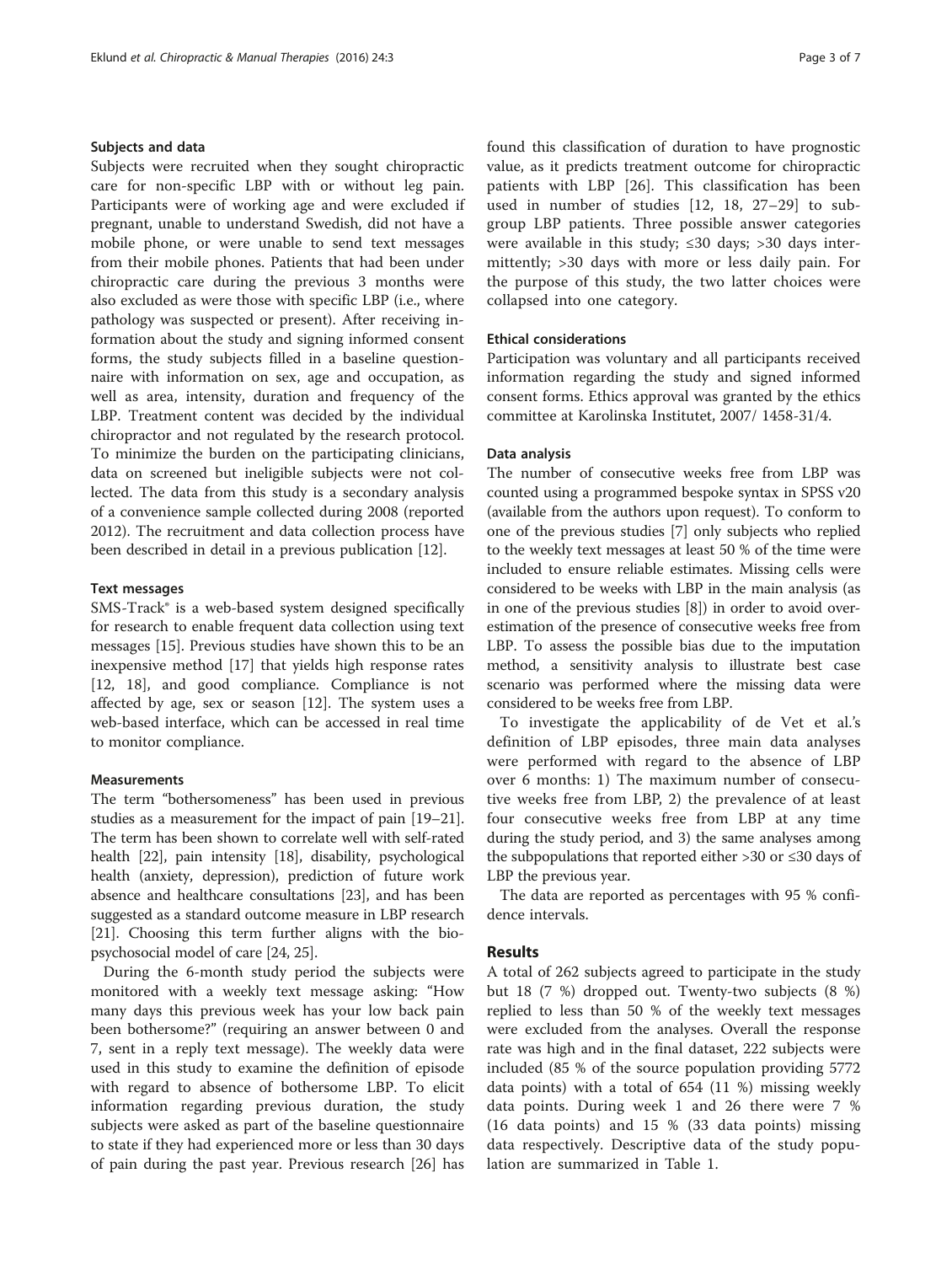<span id="page-3-0"></span>Table 1 Descriptive data of the study population

| Variable                              | <b>Dropouts</b> | Excluded | Study sample |
|---------------------------------------|-----------------|----------|--------------|
| Number of subjects                    | 18              | 22       | 222          |
| Age in years, mean (SD <sup>a</sup> ) | 43 (11)         | 41 (14)  | 44 (11)      |
| Sex distribution, %                   |                 |          |              |
| Men                                   | 56              | 64       | 50           |
| Women                                 | 44              | 36       | 49           |
| Main type of occupation, %:           |                 |          |              |
| Sitting                               | 38              | 29       | 43           |
| Standing                              | 13              | 19       | 22           |
| Varying                               | 37              | 28       | 28           |
| Heavy                                 | 12              | 24       | 7            |
| Pain intensity 0-10, mean $(SDa)$     | 3.9(3.1)        | 5.4(2.3) | 4.3(2.2)     |
| Presence of leg pain, %               | 59              | 47       | 49           |
| Pain duration > 30 days, %            | 33              | 57       | 59           |

<sup>a</sup>SD standard deviation

The distribution of the maximum number of consecutive LBP-free weeks in a row per individual is reported in Table 2. The vast majority, 82 % (CI: 71–93), experienced at least 1 week without LBP at some point during the study period. During the study, 59 % (CI: 51–67) of the subjects experienced at least one period of at least four consecutive weeks free from LBP.

Among the 92 subjects with shorter duration LBP  $(\leq 30$  days) the previous year, 75 % (CI: 60–90) reported a period of at least 4 consecutive weeks free from LBP during the study period. Within the group of 130 subjects who reported longer duration of LBP (>30 days) the previous year, 48 % (CI: 40–56) reported a period of at least 4 consecutive weeks free from LBP during the study period.

The sensitivity analysis comparing the main analysis (worst case scenario) to a secondary analysis where missing data was imputed as weeks without LBP (best case

| <b>Table 2</b> Distribution of weeks free from bothersome pain |  |  |
|----------------------------------------------------------------|--|--|
|----------------------------------------------------------------|--|--|

| Maximum number of consecutive weeks<br>free from bothersome pain | % (95 % Cl <sup>a</sup> ) $N = 222$ |
|------------------------------------------------------------------|-------------------------------------|
| $\Omega$                                                         | $18(16 - 20)$                       |
|                                                                  | $9(8-10)$                           |
| $\mathcal{L}$                                                    | $5(4-6)$                            |
| 3                                                                | $9(8-10)$                           |
| $\overline{4}$                                                   | $8(7-9)$                            |
| 5                                                                | $6(5-7)$                            |
| 6                                                                | $5(4-6)$                            |
| 7                                                                | $4(3-5)$                            |
| 8                                                                | $5(4-6)$                            |
| 9 or more                                                        | $31(27-35)$                         |
|                                                                  |                                     |

<sup>a</sup>CI confidence interval

scenario), showed a maximum difference of 10–15 % of consecutive weeks free from LBP across all measurements. See Fig. [1.](#page-4-0)

#### **Discussion**

In line with de Vet et al's definition, this is the first study to investigate the applicability of 4 weeks with absence of pain as a demarcation of an episode of LBP [\[9](#page-5-0)] in a primary care population. The results of this study support this definition as a demarcation of an episode in this population. Consecutive weeks free from pain occur at some point in a vast majority of our sample and inversely mirrors the duration of pain the previous year. The data support the use of de Vet's definition as they reflect the expected variability of episodes in a primary care sample.

In this study, a third of the subjects reported 9 consecutive weeks free from LBP or more, while a fifth never reported a single week free from LBP. The presence of at least 4 consecutive weeks free from LBP at any time during the study period was found in a majority (82 %) of the subjects, i.e., it was more prevalent than in the secondary care populations [[7\]](#page-5-0), but less prevalent than the general population [[8\]](#page-5-0) (see Table [3\)](#page-4-0). This relationship between a history of longer duration of pain and fewer consecutive weeks free from bothersome pain is confirmed when our sample is dichotomized according to previous duration. Thus prevalence of consecutive weeks free from pain seems to reflect previous duration of LBP in a logical manner.

The high response rate and low recall bias of the repeated measures are the main strengths of the study and are a result of using weekly text messages [\[17](#page-5-0)]. Furthermore, the same data collection method and measurement were used in Leboeuf-Yde et al's two previous studies [\[7, 8](#page-5-0)], which allows the results to be compared.

However, chiropractic subjects may differ somewhat from other primary care patients, perhaps limiting generalizability of the results. Recent research (2013) from Australia compared chiropractic patients to other patient groups in the primary care sector [\[30](#page-6-0)] and found that they are less disadvantaged but more likely to suffer from depression and other chronic health problems. This sample of patients has not received financial reimbursement of their chiropractic visits in contrast to other primary care consultations within the traditional Swedish healthcare system (where fees are normally subsidized). It is therefore possible that these patients differ in socioeconomic class compared to other primary care populations, which in turn may have resulted in a different psychological profile (possibly higher self-efficacy and better general health) compared to patients seen by physiotherapists or in general medical practice. Given the aim of the study, this does not pose a major problem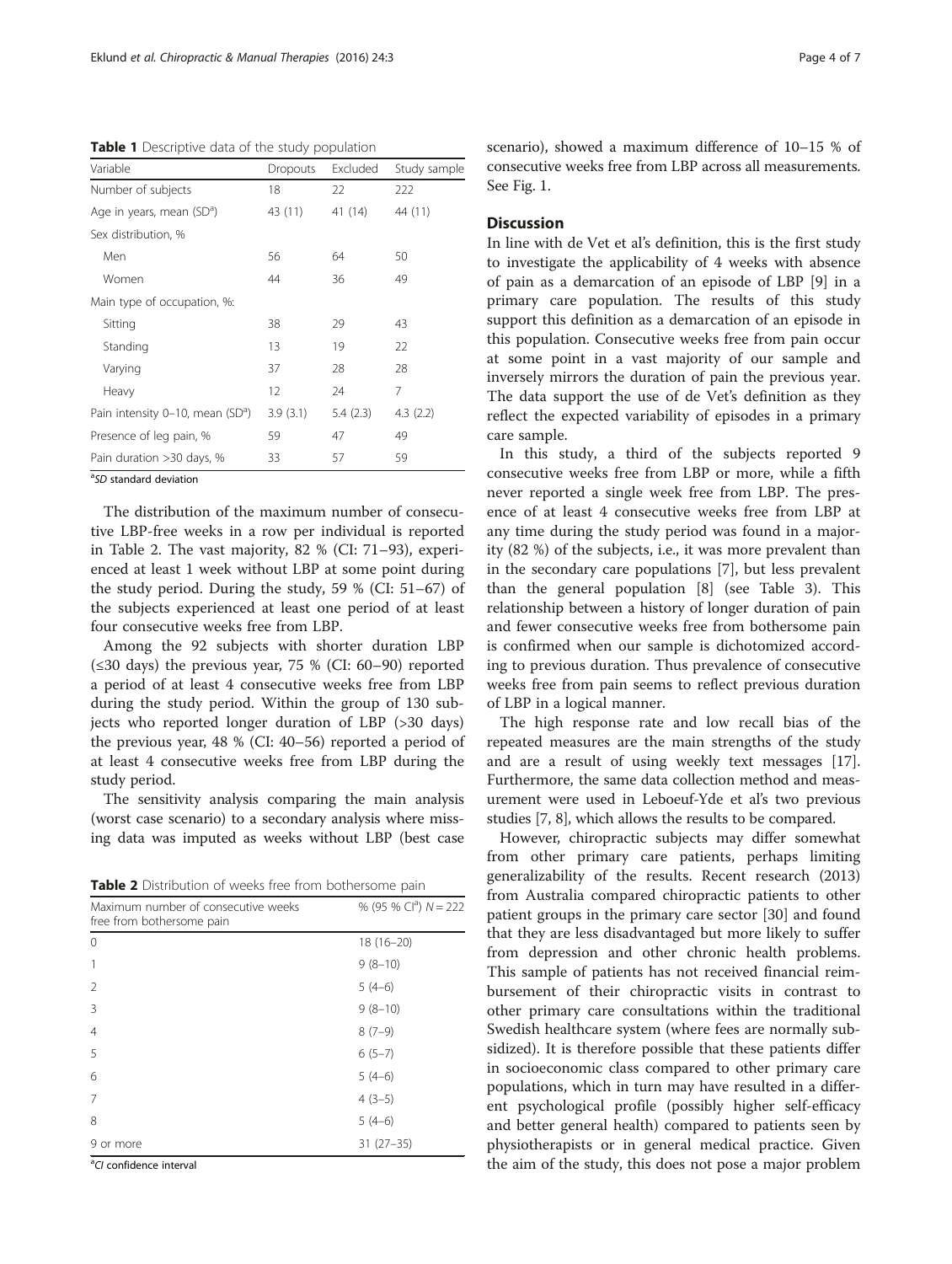<span id="page-4-0"></span>

as this particular population was selected specifically because it is likely to be different to those investigated in the previous two studies [[7](#page-5-0), [8](#page-5-0)].

The use of mobile-phones may pose a risk of selection bias across age groups. However the penetration of such technology is widespread in Sweden and during 2008 it was used by 94 % of the population [[31\]](#page-6-0). Further, this study involved only people of working ages. Therefore this is not considered a source for bias in this study.

In Sweden, there are two different professional chiropractic organisations. All members of the SCA have been educated at an accredited institution (outside of Sweden) and hold an academic degree. The SCA members are probably not representative of all chiropractors in Sweden. However, the SCA members were chosen for reasons of comparability with other clinicians with similar academic standard within and outside of Sweden (such as Denmark where the two previous studies were conducted [\[7](#page-5-0), [8\]](#page-5-0)).

Missing data were treated as days with pain to avoid overestimating the LBP free periods. Similar to the study from the secondary care sector [[7\]](#page-5-0), only subjects who responded to more than 50 % of text messages were included which resulted in a limited number of missing values. Because of the high response rate, and good compliance, the sensitivity analysis showed only minor changes in the results and did not change the interpretation of the results.

The fact that "bothersomeness" was used as a measure of LBP may also affect the generalizability of our data when comparing to other studies where the presence of even minor LBP has been used [\[32](#page-6-0)]. One may argue that in reporting bothersome LBP, the result may overestimate weeks without LBP. De Vet et al. [[9](#page-5-0)] explicitly refer to the "presence of pain" and reject "disabling pain" in the operational definition. However, although bothersomeness incorporates function it also closely correlates with pain intensity [\[18,](#page-5-0) [23](#page-6-0)]. Therefore, "bothersome pain" is distinctly different to "disabling pain" by also capturing pain that is not disabling but still relevant for the individual. Therefore, the deviation from de Vet et al's operational definition is deemed reasonable, should not raise any methodological issues and should result in the reporting of mainly relevant levels of LBP. This study, along with the other two in this field [\[7](#page-5-0), [8\]](#page-5-0), is in fact using a more

**Table 3** Comparison with other study samples from general population and secondary care

| Variable                                                                                                                   | General population [8] | Chiropractic primary care<br>population [This study] | Secondary care [7]<br>(Two study samples) |
|----------------------------------------------------------------------------------------------------------------------------|------------------------|------------------------------------------------------|-------------------------------------------|
| Proportion of at least 4 consecutive weeks free from<br>bothersome pain during the study period, % (95 % Cl <sup>a</sup> ) | 83 (78-88)             | $59(51-67)$                                          | 20 (11-29), 18 (13-23)                    |
| Proportion women, %                                                                                                        | 54                     | 49                                                   | 68, 54                                    |
| Age mean                                                                                                                   | 50                     | 44                                                   | 46, 38                                    |
| Pain intensity 0-10, mean                                                                                                  | -                      | 4.3                                                  | 5.3, 4.9                                  |
| Study period                                                                                                               | 12 months              | 6 months                                             | 12 months                                 |
| Text message interval                                                                                                      | Fortnightly            | Weekly                                               | Weekly                                    |

<sup>a</sup>CI confidence interval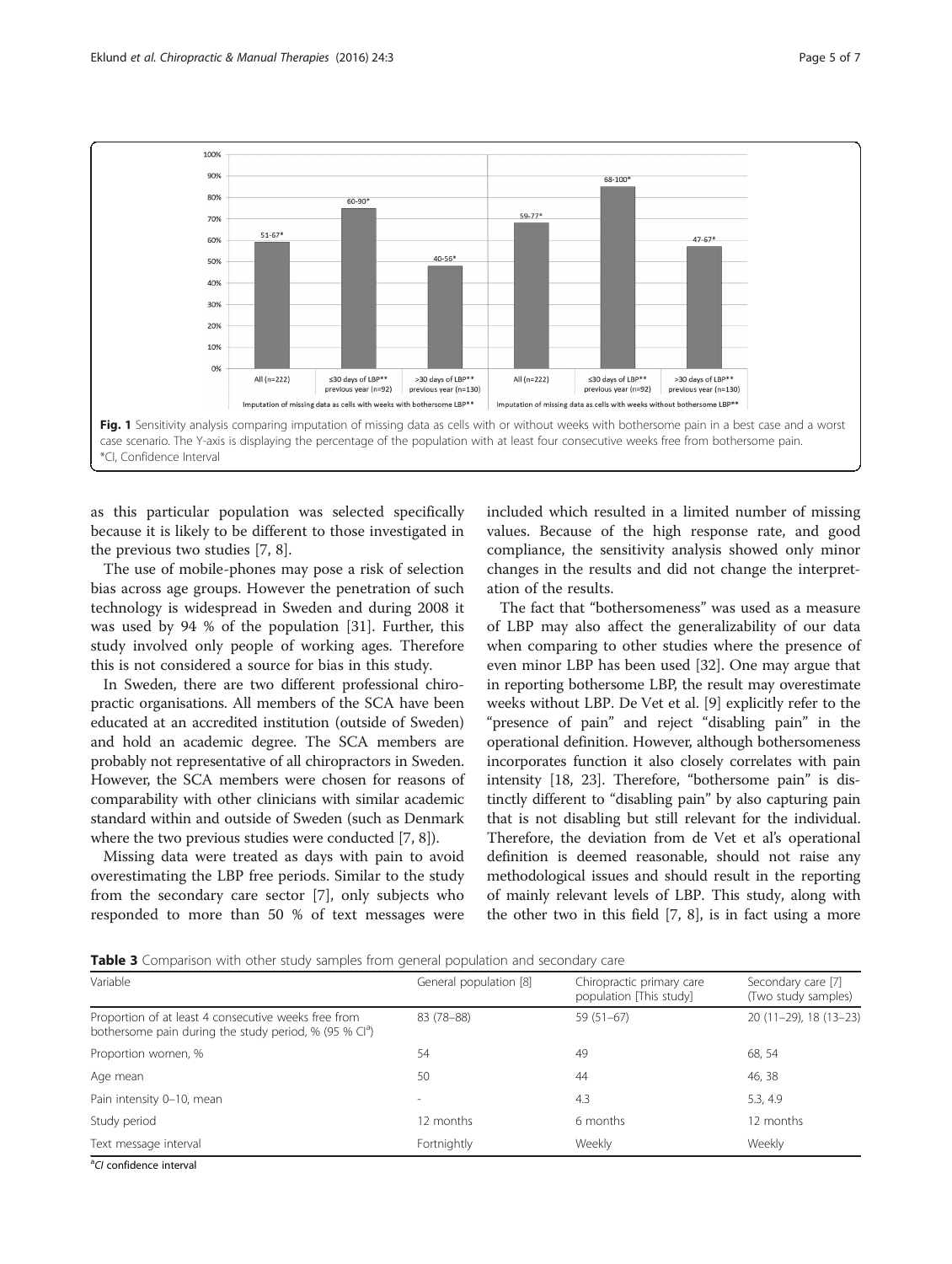<span id="page-5-0"></span>comprehensive term for LBP [9]. However, future research may investigate the correlation of consecutive weeks free from pain with other outcomes such as pain intensity, activity limitation, self-rated health and psychological factors.

Comparing the results from the chiropractic primary care patients to the previous studies from secondary care [7] and the general population [8] posed one potential major limitation. The data were collected during different follow-up periods, 6 months in our study compared to 12 months in the others, which limits the direct comparability between the cohorts and may have resulted in an underestimation of four consecutive weeks free from LBP in the present study population.

Research has shown that individuals with LBP may be clustered in specific trajectories [[27\]](#page-6-0). Future research may investigate the usefulness of the duration of absence of pain as another variable that could be added to identify trajectories.

Four consecutive weeks free from LBP may also be useful as an outcome measure in clinical studies. A positive outcome may thus be defined in terms of frequency and duration of episodes of being free from LBP. Future research should test 4 consecutive weeks free from LBP for further clinical relevance and value as an outcome measure.

#### Conclusions

A logical relationship exists between the prevalence of four consecutive pain free weeks and the study population, it being most common in the general population, followed by the primary care population and least common in the secondary care sector Further, absence of LBP is less common in patients from the primary care sector with a previous long duration of pain than in those with previous shorter pain duration. Therefore, a period of four consecutive pain free weeks may be applied both for research purposes and in clinical practice to demarcate a LBP episode.

#### Competing interests

The authors declare that they have no competing interests.

#### Authors' contributions

AE, IJ, MLK, CLY and IA have been involved in the planning and design of the study. AE has been the main author, and all of the authors have been involved in critical revision and intellectual improvement of the manuscript. All authors read and approved the final manuscript.

#### Acknowledgements

The study was partly funded by the Institute for Chiropractic and Neuro-Musculoskeletal Research (IKoN) as well as the European Chiropractors Union (ECU). Grateful acknowledgement to Jan Hagberg, PhD, and Professor Lennart Bodin for statistical support and guidance. The authors also wish to express their gratitude to the chiropractors who collected data and the subjects who participated in the study.

#### Author details

<sup>1</sup>Unit of Intervention and Implementation Research, Karolinska Institutet Institute of Environmental Medicine, Nobels v 13, S-171 77 Stockholm, Sweden. <sup>2</sup>Research Department, Spine Center of Southern Denmark, Institute for Regional Health Research, Hospital Lillebælt, University of Southern Denmark, Østre Hougvej 55, DK-5500 Middelfart, Denmark.

#### Received: 15 September 2015 Accepted: 6 January 2016 Published online: 18 February 2016

#### References

- 1. Vassilaki M, Hurwitz EL. Insights in public health: perspectives on pain in the low back and neck: global burden, epidemiology, and management. Hawaii J Med Public Health. 2014;73(4):122–6.
- 2. Hoy D, Brooks P, Blyth F, Buchbinder R. The epidemiology of low back pain. Best Pract Res Clin Rheumatol. 2010;24(6):769–81. doi[:10.1016/j.berh.2010.10.002.](http://dx.doi.org/10.1016/j.berh.2010.10.002)
- 3. Dunn KM, Jordan K, Croft PR. Characterizing the course of low back pain: a latent class analysis. Am J Epidemiol. 2006;163(8):754–61. doi[:10.1093/aje/kwj100](http://dx.doi.org/10.1093/aje/kwj100).
- 4. Chen C, Hogg-Johnson S, Smith P. The recovery patterns of back pain among workers with compensated occupational back injuries. Occup Environ Med. 2007;64(8):534–40. doi:[10.1136/oem.2006.029215](http://dx.doi.org/10.1136/oem.2006.029215).
- 5. Von Korff M. Studying the natural history of back pain. Spine. 1994;19(18 Suppl):2041S–6.
- 6. Von Korff M, Saunders K. The course of back pain in primary care. Spine. 1996;21(24):2833–7. discussion 8–9.
- 7. Leboeuf-Yde C, Jensen RK, Axen I. Absence of low back pain in patients followed weekly over one year with automated text messages. Chiropr Man Therap. 2012;20(1):9. doi[:10.1186/2045-709X-20-9.](http://dx.doi.org/10.1186/2045-709X-20-9)
- 8. Leboeuf-Yde C, Lemeunier N, Wedderkopp N, Kjaer P. Absence of low back pain in the general population followed fortnightly over one year with automated text messages. Chiropr Man Therap. 2014;22(1):1. doi[:10.1186/2045-709X-22-12045-709X-22-1.](http://dx.doi.org/10.1186/2045-709X-22-12045-709X-22-1)
- 9. de Vet HC, Heymans MW, Dunn KM, Pope DP, van der Beek AJ, Macfarlane GJ, et al. Episodes of low back pain: a proposal for uniform definitions to be used in research. Spine. 2002;27(21):2409–16. doi:[10.1097/01.BRS.](http://dx.doi.org/10.1097/01.BRS.0000030307.34002.BE) [0000030307.34002.BE](http://dx.doi.org/10.1097/01.BRS.0000030307.34002.BE).
- 10. Kamper SJ, Stanton TR, Williams CM, Maher CG, Hush JM. How is recovery from low back pain measured? A systematic review of the literature. Eur Spine J. 2011;20(1):9–18. doi[:10.1007/s00586-010-1477-8](http://dx.doi.org/10.1007/s00586-010-1477-8).
- 11. Stanton TR, Latimer J, Maher CG, Hancock MJ. A modified Delphi approach to standardize low back pain recurrence terminology. Eur Spine J. 2011;20(5):744–52. doi:[10.1007/s00586-010-1671-8](http://dx.doi.org/10.1007/s00586-010-1671-8).
- 12. Axen I, Bodin L, Bergstrom G, Halasz L, Lange F, Lovgren PW, et al. The use of weekly text messaging over 6 months was a feasible method for monitoring the clinical course of low back pain in patients seeking chiropractic care. J Clin Epidemiol. 2012;65(4):454–61. doi:[10.1016/j.jclinepi.](http://dx.doi.org/10.1016/j.jclinepi.2011.07.012) [2011.07.012.](http://dx.doi.org/10.1016/j.jclinepi.2011.07.012)
- 13. Smith KL, Kerr DA, Fenner AA, Straker LM. Adolescents just do not know what they want: a qualitative study to describe obese adolescents' experiences of text messaging to support behavior change maintenance post intervention. J Med Internet Res. 2014;16(4), e103. doi[:10.2196/jmir.](http://dx.doi.org/10.2196/jmir.3113v16i4e103) [3113v16i4e103.](http://dx.doi.org/10.2196/jmir.3113v16i4e103)
- 14. Park LG, Howie-Esquivel J, Chung ML, Dracup K. A text messaging intervention to promote medication adherence for patients with coronary heart disease: a randomized controlled trial. Patient Educ Couns. 2014;94(2):261–8. doi:[10.1016/j.pec.2013.10.027S0738-3991\(13\)00468-0.](http://dx.doi.org/10.1016/j.pec.2013.10.027S0738-3991(13)00468-0)
- 15. SMS-Track. [https://www.sms-track.com/.](https://www.sms-track.com/)
- 16. Leboeuf-Yde C, Hennius B, Rudberg E, Leufvenmark P, Thunman M. Chiropractic in Sweden: a short description of patients and treatment. J Manipulative Physiol Ther. 1997;20(8):507–10.
- 17. Johansen B, Wedderkopp N. Comparison between data obtained through real-time data capture by SMS and a retrospective telephone interview. Chiropractic & Osteopathy. 2010;18(1):10. doi:[10.1186/1746-1340-18-10.](http://dx.doi.org/10.1186/1746-1340-18-10)
- 18. Kongsted A, Leboeuf-Yde C. The Nordic back pain subpopulation program: course patterns established through weekly follow-ups in patients treated for low back pain. Chiropr Osteopat. 2010;18:2. doi[:10.1186/1746-1340-18-2](http://dx.doi.org/10.1186/1746-1340-18-2).
- 19. Cherkin DC, Deyo RA, Battie M, Street J, Barlow W. A comparison of physical therapy, chiropractic manipulation, and provision of an educational booklet for the treatment of patients with low back pain. N Engl J Med. 1998; 339(15):1021–9. doi:[10.1056/NEJM199810083391502.](http://dx.doi.org/10.1056/NEJM199810083391502)